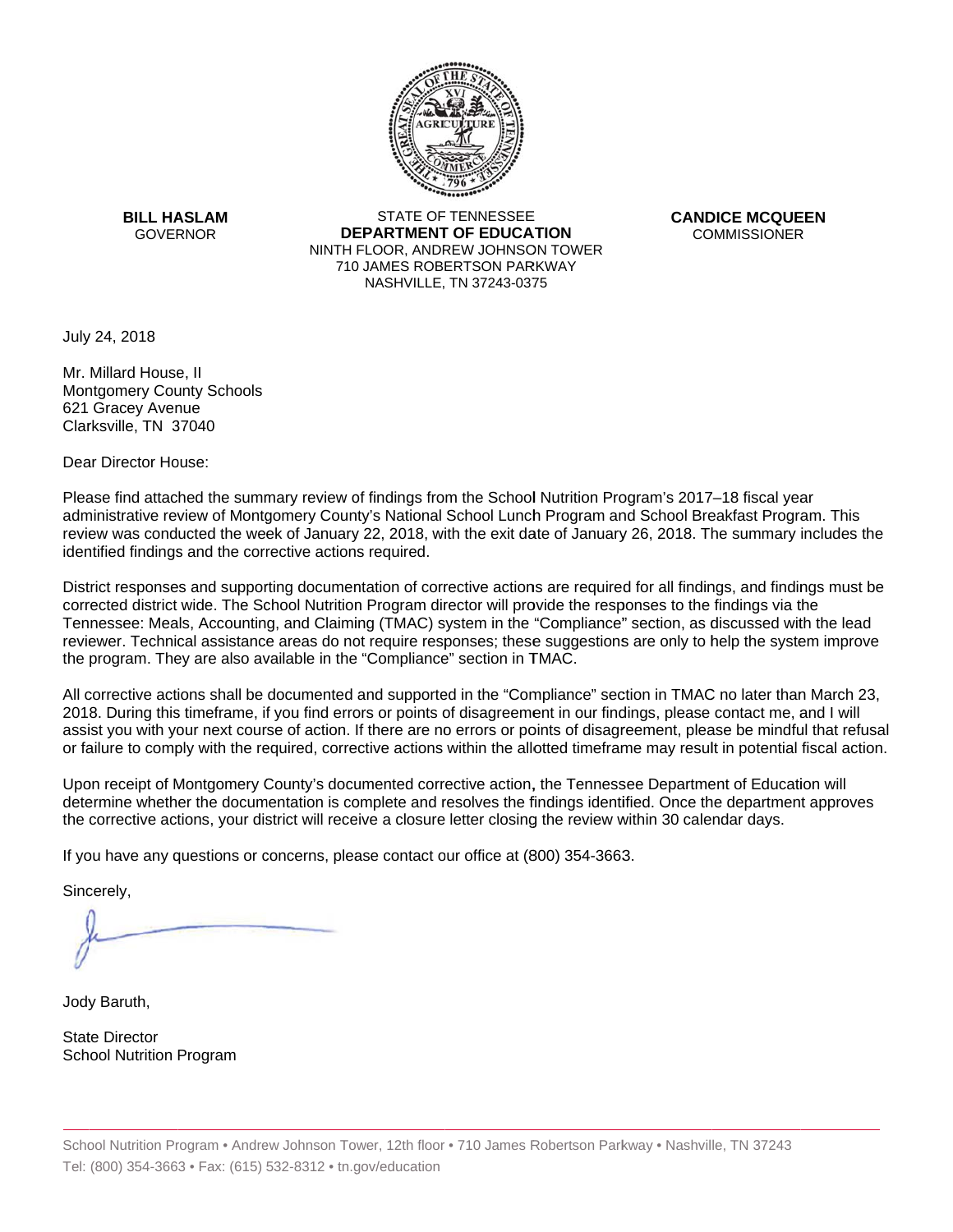

# **Montgomery County (630) Review ID: 841**

#### **Exit Conference Date: 1/26/2018**

Review Year: 2018 Month of Review: November

Lead Reviewer: Kristen Nauss

| Area | <b>Findings ID</b> | <b>Finding Description</b> | <b>Required Corrective Action</b> |
|------|--------------------|----------------------------|-----------------------------------|
|      |                    |                            |                                   |

#### **SFA - Level Findings**

| $100 -$<br>Certification<br>and Benefit<br>Issuance | $V - 0100$ | One application was approved<br>incorrectly based on a case<br>number that did not follow the<br>Tennessee standard format.                                                                                                                                                           | Follow up with the family or local Assistance<br>Program official to confirm the household's<br>eligibility. If not, notify the family of adverse<br>action and change the student from free to<br>paid.                           |
|-----------------------------------------------------|------------|---------------------------------------------------------------------------------------------------------------------------------------------------------------------------------------------------------------------------------------------------------------------------------------|------------------------------------------------------------------------------------------------------------------------------------------------------------------------------------------------------------------------------------|
| $100 -$<br>Certification<br>and Benefit<br>Issuance | $V - 0100$ | One student was extended<br>benefits based on address;<br>however, there was insufficient<br>documentation to validate that<br>they were a member of a<br>household receiving benefits.                                                                                               | Change the status of the student from free to<br>paid and provide the family a notice of adverse<br>action. Upload a copy of the letter and proof of<br>change of status.                                                          |
| 1400 - Food<br>Safety                               | $V-1400$   | Gravy was found to be labeled<br>as non-domestic but was listed<br>as domestic from the vendor.<br>Additionally, the vendor<br>provided a list of every product<br>they buy and the country of<br>origin; however, it did not list<br>the reason for the request for<br>non-domestic. | Obtain waiver request from vendor that<br>provides reason for request for non-domestic<br>product, including the gravy, unless a domestic<br>alternative can be obtained. Upload new Buy<br>American list, including the gravy.    |
| $200 -$<br>Verification                             | $V-0200$   | One application was verified<br>incorrectly. The income<br>provided by the family was<br>keyed into the computer<br>incorrectly, causing the<br>application to be denied based<br>on income.                                                                                          | Correct the reported income and reprocess the<br>application to reflect the correct free<br>status. Notify family of the error and refund<br>any money incorrectly charged. Upload a copy<br>of the corrected eligibility to TMAC. |